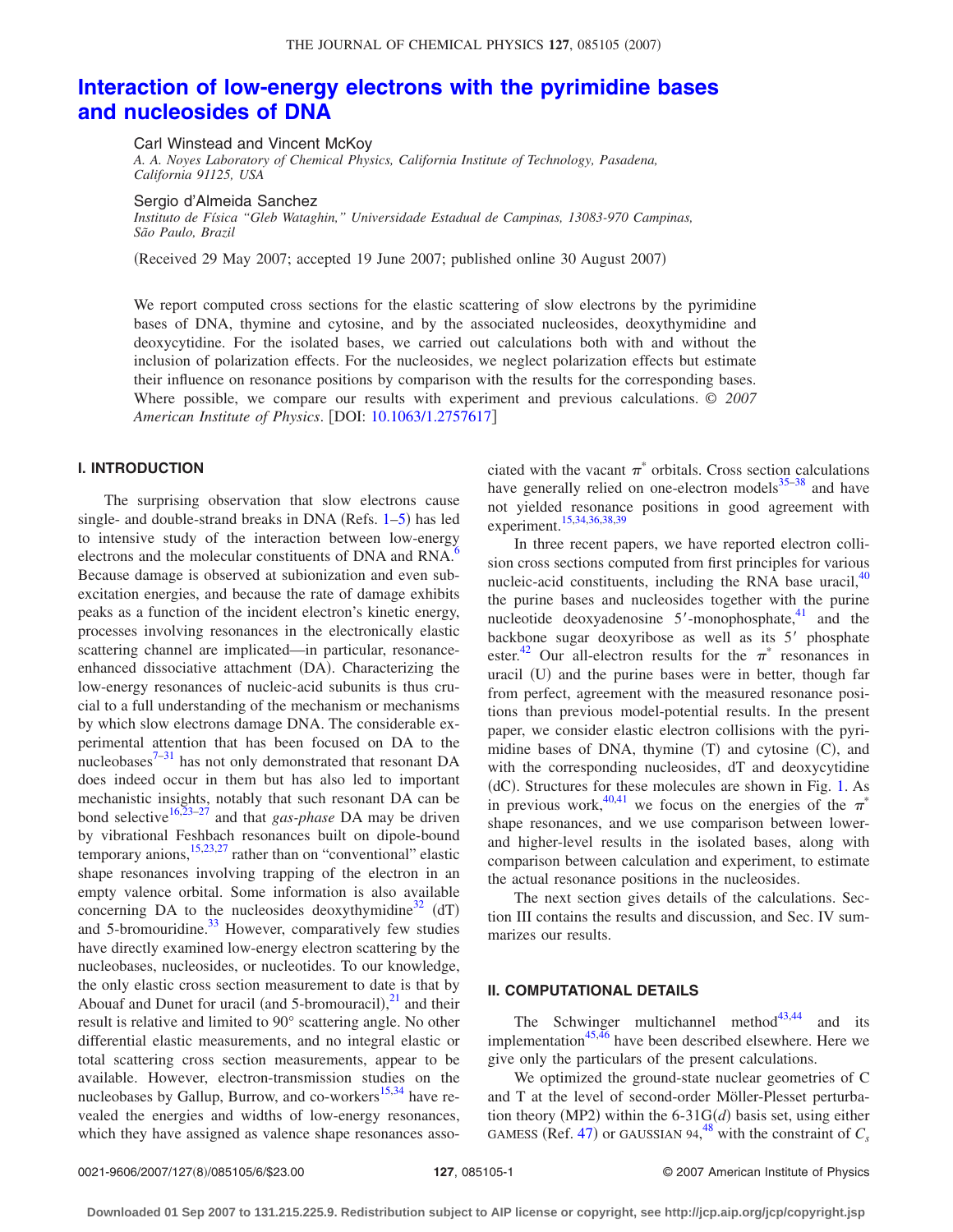<span id="page-1-0"></span>

FIG. 1. (Color online) The molecules considered in the present work. On the top row are the pyrimidine bases thymine (left) and cytosine (right). Below each base is shown the corresponding 2-deoxy nucleoside. Oxygen is red (dark), carbon brown (medium), nitrogen blue (light), and hydrogen white.

point-group symmetry imposed. The  $C_s$  constraint facilitates the scattering calculations, but forcing a planar geometry on the amino group of C may slightly shift resonance positions. Trial calculations on C in a small basis set indicate that the shifts are no more than  $\sim 0.2$  eV, comparable to those we saw for guanine. $41$  For dT, we optimized the geometry at the  $MP2/6-31+G(d)$  level, that is, with the 6-31G $(d)$  basis set supplemented by a  $1s1p$  set of diffuse Gaussians (for which we used the GAMESS default values) on the heavy atoms. Our  $MP2/6-31+G(d)$  geometry for dT is almost identical to that which we obtain at the MP2/6-31 $G(d)$  level, which is in turn very similar to the MP2/6-31 $G(d)$  geometry determined by Foloppe and MacKerell $49$  for the "south" conformer of the furanose ring. For dC, we used the "south"  $MP2/6-31G(d)$ geometry of Foloppe and MacKerell.<sup>49</sup> The structures of the four molecules are shown in Fig. [1,](#page-1-0) which was generated using MOLDEN.<sup>[50](#page-5-27)</sup>

For C and T, we carried out both static-exchange (SE) and static-exchange plus polarization (SEP) calculations of the elastic electron-scattering cross sections. Final SE results for C were obtained in a large basis set intended to capture some of the effects of long-range collisions mediated by the dipole potential. This set comprised the "triple zeta valence"  $(TZV)$  basis of Dunning<sup>51</sup> together with a 3*d* set of polarization functions (from which the  $x^2+y^2+z^2$  combination was excluded), a  $2p$  polarization set on the hydrogens, a diffuse supplement at the positive end of the molecule, and a set of *s*-type Gaussians distributed on a cubic grid. GAMESS default exponents and splitting factors were used for the polarization functions, while the diffuse supplement and *s* grid were the same as previously used for  $U<sub>1</sub><sup>40</sup>$  with the center for the diffuse functions shifted to an appropriate location for C. This basis contained 803 contracted Gaussian functions. Final SE results for T were obtained in a smaller basis set, consisting of the "double zeta valence" (DZV) of Dunning and  $\text{Hay}^{52}$  together with a standard supplement of diffuse and polarization functions: 1*s*1*p*2*d* on the heavy atoms and 1*s*1*p* on the hydrogens, again using the default exponents and *d* splitting factor of GAMESS.<sup>[47](#page-5-24)</sup>

For the *A*<sup>*''*</sup> symmetry of C and T, we carried out SEP calculations in order to obtain more accurate  $\pi^*$  resonance energies. For C, we performed SEP calculations in the same three basis sets as used in earlier work on  $U<sup>40</sup>$ . The smallest, basis A, is the  $6-311G + (d,p)$  basis set as defined in GAMESS,<sup>[47](#page-5-24)</sup> with default exponents for the diffuse and polarization functions and with the  $x^2 + y^2 + z^2$  combination of *d* functions excluded. Basis B is formed by supplementing basis A with diffuse *s* and *p* Gaussians located both at the ring center and at the positive end of the molecule. Basis C consists of the  $TZV(2d, p)$  basis set of GAMESS, with default exponents and splitting factors for the polarization functions and the "3*s*" combination of *d* orbitals excluded, together with distributed *s* Gaussians and a set of diffuse functions at the positive end of the molecule. The centers on which supplementary functions were placed were shifted appropriately to take into account the differences in structure and dipole moment direction between cytosine and uracil. For T, we performed A" SEP calculations in bases A and B.

The closed-channel configuration state functions (CSFs) included in the *A*<sup>"</sup> SEP calculations were chosen to describe relaxation of the target molecule's electron density in the presence of an electron trapped in one of the  $\pi^*$  orbitals. An electron was placed in any of the three lowest-energy  $a''$ modified virtual orbitals<sup>53</sup> formed for a +6 cationic Fock operator, and all symmetry-preserving singlet-coupled single excitations from the valence occupied orbitals into any of the virtual orbitals were allowed. This procedure results in configuration spaces of manageable size  $({\sim}10^4 \text{ CSFs})$  and has proven effective in capturing resonant polarization in past work,<sup>54</sup> but its success depends, of course, on whether the underlying assumption that orbital relaxation is the only significant polarization effect is correct. We will return to this point in Sec. IV.

For the larger molecules, dC and dT, we carried out only SE calculations, for which we used the same DZV plus 1*s*1*p*2*d* basis set as in the SE calculations on T, henceforth referred to as basis D. In a prior study of purine bases and nucleosides, $41$  we found that this basis set gave wellconverged SE cross sections in the energy range where the  $\pi^*$  resonances occur, although it does not capture dipolarscattering effects that are important at the very lowest energies.

The forward differential cross sections will be strongly influenced by the long-range interaction between the projectile electron and the static electric dipole moments of the molecules considered here, an effect that is not fully captured in our calculations (though the SE calculations in large basis sets do capture it partially). Procedures exist<sup>55</sup> for correcting calculated scattering amplitudes to account for such longrange interactions; however, they are not expected to affect the  $\pi^*$  resonance energies significantly, and we have omitted such corrections in obtaining the present results.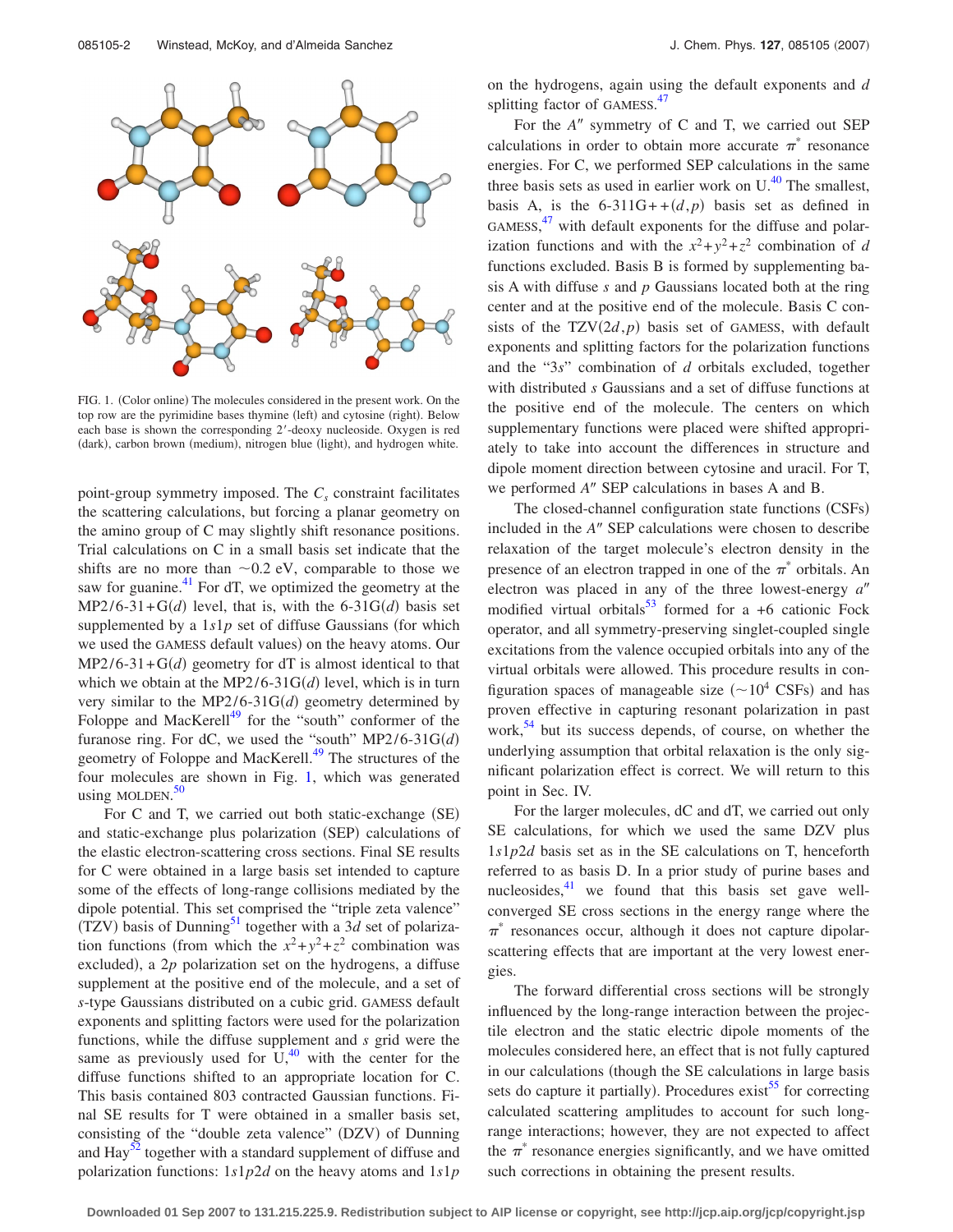<span id="page-2-0"></span>

FIG. 2. (Color online) Elastic cross sections for cytosine computed in the static-exchange approximation. The solid curves are the final results obtained in the large basis set and the dotted curves the results obtained in a small basis, basis A (see text for discussion). The dashed curve is obtained in basis A without the imposition of  $C_s$  symmetry. The top three curves (black) are the integral cross sections; the middle two curves (red) are the *A'* symmetry component; and the bottom two curves (green) are the *A*<sup>*n*</sup> component, in which the  $\pi^*$  resonances occur.

#### **III. RESULTS AND DISCUSSION**

## **A. Cytosine**

In Fig. [2,](#page-2-0) we show the integral cross section  $(ICS)$  for electron scattering by C obtained within the static-exchange approximation. The solid curves show the final results for the ICS and its  $C_s$  symmetry components obtained in the extended basis set described in the preceding section. For comparison, the dotted curves show  $C<sub>s</sub>$  results obtained in the smaller basis A, while the dashed curve is the ICS obtained in basis A without the imposition of  $C_s$  symmetry. Clearly, the two  $C_s$  calculations agree closely on the positions of the three  $\pi$ <sup>\*</sup> resonances, while the  $C_1$  calculation indicates only a slight shift toward lower energy. The main differences between the results obtained in the larger and the smaller basis sets occur at very low energy, where the extended basis does a better job of representing the enhancement of the cross section by dipolar scattering, and at energies above the second  $\pi^*$  resonance, where the larger basis set produces a somewhat larger cross section.

SEP results for the  $A''$  component of the ICS are shown in Fig. [3.](#page-2-1) As was the case for  $U<sub>1</sub><sup>40</sup>$  the  $\pi$ <sup>\*</sup> resonances of C appear to be mixed with pseudoresonances, and our usual procedure $56$  for dealing with the latter is only partially successful, particularly in the vicinity of the lowest-energy  $\pi^*$ resonance, which sits atop a strong dipolar-scattering background. To illustrate these points, Fig. [3](#page-2-1) includes both the "raw" results including pseudoresonances (upper panel) and the results after removing a single  $A''$  vector (associated with the smallest singular value of the matrix we are inverting) from each calculation (lower panel). Three features clearly persist in the latter case, and we associate these with

<span id="page-2-1"></span>

FIG. 3. (Color online) A" component of the low-energy integral cross section for elastic scattering of electrons by cytosine computed in the SEP approximation. The short red dashes are results from basis A, the long green dashes from basis B, and the solid blue lines from basis C. The top panel shows results with no attempt to control numerical singularity and the bottom panel results with one vector removed from each calculation.

the  $\pi$ <sup>\*</sup> resonances. However, the lowest-energy feature appears only as a shoulder in basis B, while its shape and width are probably distorted in bases A and C. On the other hand, there is quite good agreement among the three basis sets for the second  $\pi^*$  resonance, while the basis A result places the third resonance somewhat higher than do the two larger calculations. The narrow "window" in the center of the second resonance is a numerical artifact produced by our procedure for dealing with near singularity in our linear equations. We are currently investigating refined numerical procedures that will remove more completely structure due to near singularity or linear dependence while avoiding such artifacts.

The  $\pi^*$  resonance positions obtained from the SEP calculations, Fig. [3,](#page-2-1) show the expected downward shift in energy compared to the SE results of Fig. [2.](#page-2-0) Our SEP resonance energies of 0.5, 2.4, and 6.3 eV are somewhat higher than the positions measured in electron transmission,  $34$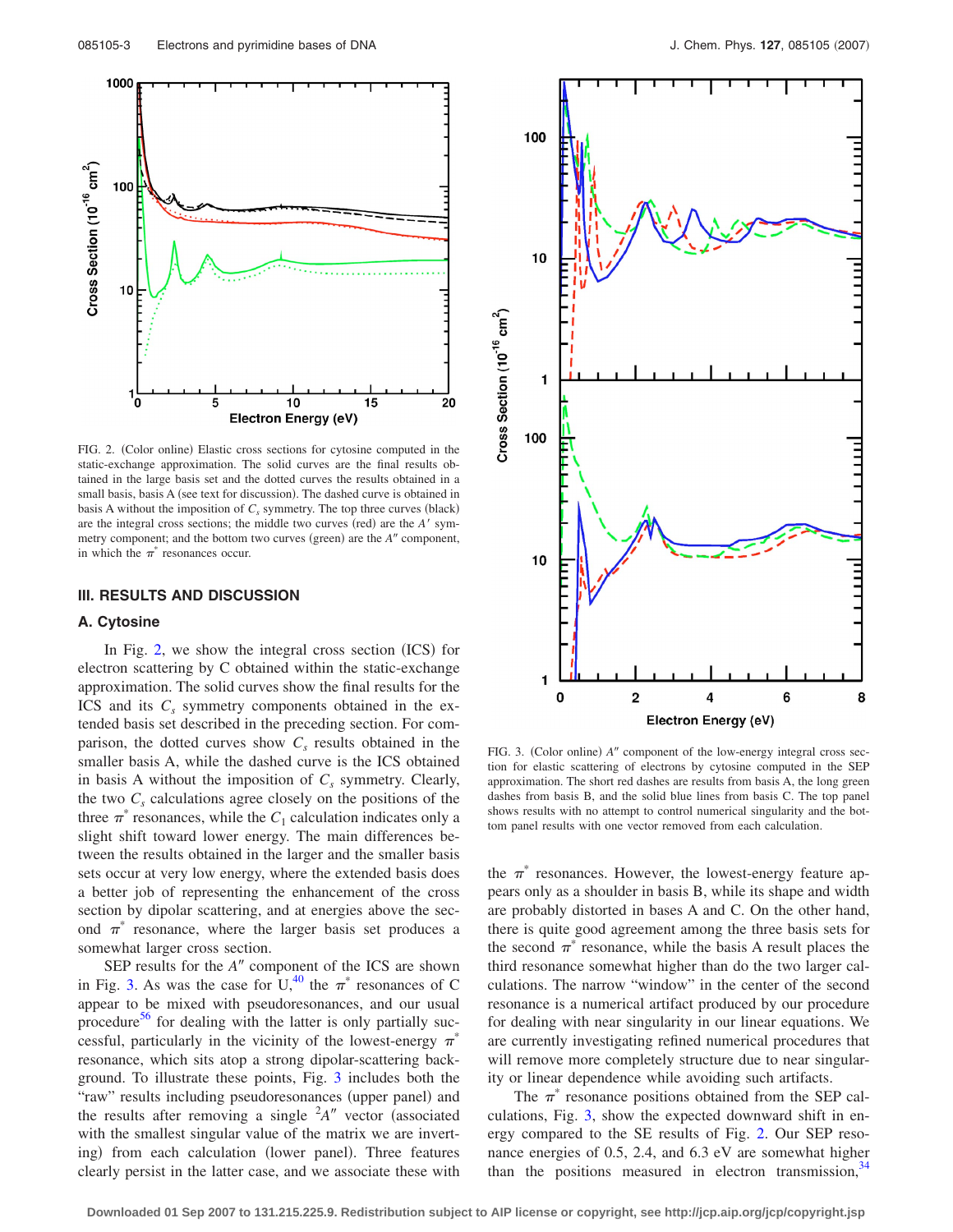<span id="page-3-0"></span>

FIG. 4. (Color online) Elastic cross sections for thymine computed in the static-exchange approximation. The solid curves are the final results obtained in basis D and the dotted curves the results obtained in basis A (see text for discussion). The top curves (black) are the integral cross sections; the middle curves (red) are the *A'* symmetry component; and the bottom curves (green) are the *A*<sup> $\prime\prime$ </sup> component, in which the  $\pi$ <sup>\*</sup> resonances occur.

namely, 0.32, 1.53, and 4.50 eV, indicating that our treatment of polarization is not completely adequate. Previous calculations by Tonzani and Greene<sup>38</sup> using a local-potential model for both exchange and polarization predicted  $\pi^*$  energies of 1.7, 4.3, and 8.1 eV, considerably above the experimental resonance positions. Because the model of Tonzani and Greene gives a SE energy about 2 eV too high for the  ${}^{2}\Pi_{u}$  shape resonance in CO<sub>2</sub>,<sup>[57](#page-5-34)</sup> it appears likely that errors due to the treatment of exchange in Ref. [38](#page-5-14) are partially offset by inclusion of an attractive polarization potential, yielding resonance positions that are close to our SE results. Similar behavior was found for U (Ref.  $40$ ) and the purine bases. $41$ 

#### **B. Thymine**

Our SE results for the ICS of T are presented in Fig. [4.](#page-3-0) The results obtained in bases A and D are very similar. Because neither basis set includes an extensive supplement of diffuse and distributed Gaussians, the cross section does not show as much enhancement at very low energies as we saw in the large-basis results for C. However, as seen in Fig. [2,](#page-2-0) the behavior of the cross section at higher energies, including the  $\pi^*$  resonance positions, was scarcely affected by use of an extended basis set.

SEP results for T are shown in Fig. [5.](#page-3-1) Once again, as for U (Ref.  $40$ ) and C (Fig. [3](#page-2-1)), the cross section displays both the expected  $\pi^*$  resonances and additional peaks. From consideration of the effect of deleting the  $A''$  vector associated with the smallest singular value of the linear system, comparison between the two basis sets, and comparison with the corresponding SEP results for C and U, we can identify the peaks at 0.3, 1.9, and 5.7 eV as the  $\pi^*$  resonances. For the first two resonances, these SEP energies agree quite well

<span id="page-3-1"></span>

FIG. 5. (Color online) A" component of the low-energy integral cross section for elastic scattering of electrons by thymine computed in the SEP approximation. The short red dashes are results from basis A and the solid green lines results from basis B. The top panel shows results with no attempt to control numerical singularity and the bottom panel results with one vector removed from each calculation.

with the measured values of 0.29 and 1.71 eV, $^{34}$  but the third resonance is much further above its measured position, 4.05 eV. The peaks near 1.0 eV and between 3 and 4 eV in basis B appear to be artifactual, and there are no corresponding features in the transmission measurement. The calculation of Tonzani and Greene<sup>38</sup> places the  $\pi^*$  resonances in T at 2.4, 5.5, and 7.9 eV.

## **C. Larger moieties**

In Figs. [6](#page-4-0) and [7,](#page-4-1) we show the SE results for the nucleosides dC and dT, respectively, along with SE results for the corresponding pyrimidine bases, C and T. All of the results in Figs. [6](#page-4-0) and [7](#page-4-1) are obtained in basis D except those for C, for which basis C was employed. Other than an overall increase in magnitude, the nucleoside cross sections show a strong resemblance to those of the corresponding bases. However,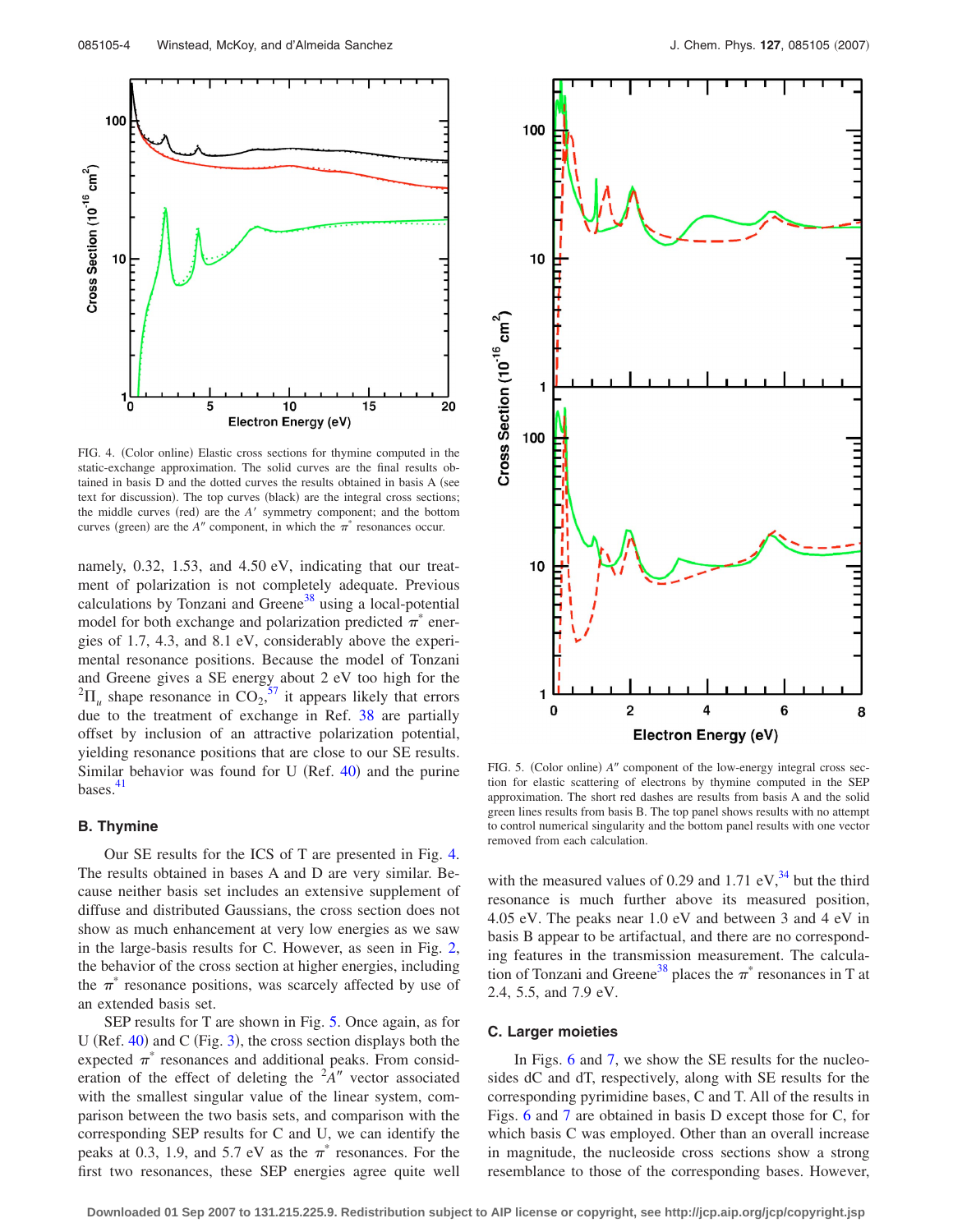<span id="page-4-0"></span>

FIG. 6. (Color online) Integral elastic cross section for electron scattering by 2'-deoxycytidine (solid orange line), computed in the static-exchange approximation. The static-exchange cross section for cytosine is shown for comparison (dashed blue line).

on close inspection, one may observe a slight upward shift of the two lowest  $\pi^*$  resonances both for dC relative to C and for dT relative to T. We observed comparable destabilization by  $\sim$  0.1–0.3 eV of the low-lying  $\pi^*$  resonances in our study of the purine nucleosides. $^{41}$  A reasonable first estimate for the actual resonance positions in the nucleosides may thus be obtained by applying comparable upward shifts to the observed resonance positions $34$  for C and T.

Abdoul-Carime *et al.*<sup>[32](#page-5-9)</sup> studied dissociative attachment to gas-phase dT. The principal anions they observed were

<span id="page-4-1"></span>

FIG. 7. (Color online) Integral elastic cross section for electron scattering by 2'-deoxythymidine (solid orange line), computed in the static-exchange approximation. The static-exchange cross section for thymine is shown for comparison (dashed blue line).

 $(T-H)^{-}$ , that is, the anion of a dehydrogenated thyminyl radical, and (2-deoxyribose-OH)<sup>-</sup>. Each of these anions could arise from electron attachment to dT followed by cleavage of the  $N_1$ -glycosidic (base-sugar) bond. The yield curves for both of these anions show weak maxima near 0.3 eV. At higher energy, the  $(T-H)^-$  yield closely resembles that observed in DA measurements on thymine itself,<sup>7[,11,](#page-5-35)[12](#page-5-36)[,16](#page-5-5)[,17,](#page-5-37)[21,](#page-5-11)[25–](#page-5-38)[27,](#page-5-7)[29](#page-5-39)</sup> with a narrow peak near 1.0 eV and a broader maximum centered at about 1.7 eV, while the (2-deoxyribose-OH)<sup>-</sup> yield shows a single broad maximum centered near 1.2 eV. Since our calculations indicate only small shifts in the resonance positions between T and dT, the peak at  $1.7$  eV in  $(T-H)^-$  yield from dT might be associated with the second  $\pi^*$  resonance, as has been suggested for the analogous peak in DA to  $T<sup>27</sup>$  Likewise, the weak feature at 0.3 eV might be associated with trapping in the first  $\pi^*$  resonance. On the other hand, given the destabilization of the nucleoside  $\pi^*$  resonances relative to the nucleobase resonances that is indicated by our calculations, we would have anticipated some shift in the DA peak positions between T and dT. Moreover, the strong peak at 1.0 eV, which does not appear to correlate with any shape resonance, is puzzling. This peak is entirely suppressed in DA to  $N_1$ -methyl thymine, $26,27$  $26,27$  consistent with the hypothesis<sup>15[,23,](#page-5-6)[27](#page-5-7)</sup> that it is due to a vibrational Feshbach resonance built on the dipolebound anion of T. Attachment of a sugar rather than a methyl at  $N_1$  should be even more effective at preventing the formation and subsequent dissociation of a dipole-bound state. Accordingly, Burrow *et al.*<sup>[27](#page-5-7)</sup> have suggested that the  $(T-H)^{-}$ anions observed by Abdoul-Carime *et al.*[32](#page-5-9) arise not from DA to dT itself but from DA to T produced by inadvertent thermolysis of dT. Further investigation of electron interactions with the nucleosides is clearly warranted.

#### **IV. SUMMARY**

We have reported cross sections for elastic electron scattering by cytosine, thymine, 2-deoxycytidine, and 2'-deoxythymidine. Our best (SEP) values for the energies of the  $\pi^*$  shape resonances in C and T are reasonably close to, and therefore supportive of, the positions that have been assigned based on electron transmission measurements, and lower than those obtained in previous calculations. The disagreement between our SEP results and experiment is largest for the third  $\pi^*$  resonance, indicating that our description of polarization effects in the case of this resonance is less satisfactory than it is for the two lower-energy resonances. The explanation for this discrepancy appears to lie in the mixing of the third resonance with core-excited resonances built on one or more of the low-lying triplet states, as we recently described elsewhere.<sup>58</sup> In future work on the DNA and RNA bases, we hope to account more completely for such channel mixing.

The cross sections for the pyrimidine nucleosides exhibit the same pattern that we previously observed $^{41}$  for the purines: a strong qualitative similarity to the cross section for the corresponding nucleobase, but with a slight destabilization of the low-energy  $\pi^*$  resonances. We did not observe any further shift in resonance positions on going from the

**Downloaded 01 Sep 2007 to 131.215.225.9. Redistribution subject to AIP license or copyright, see http://jcp.aip.org/jcp/copyright.jsp**